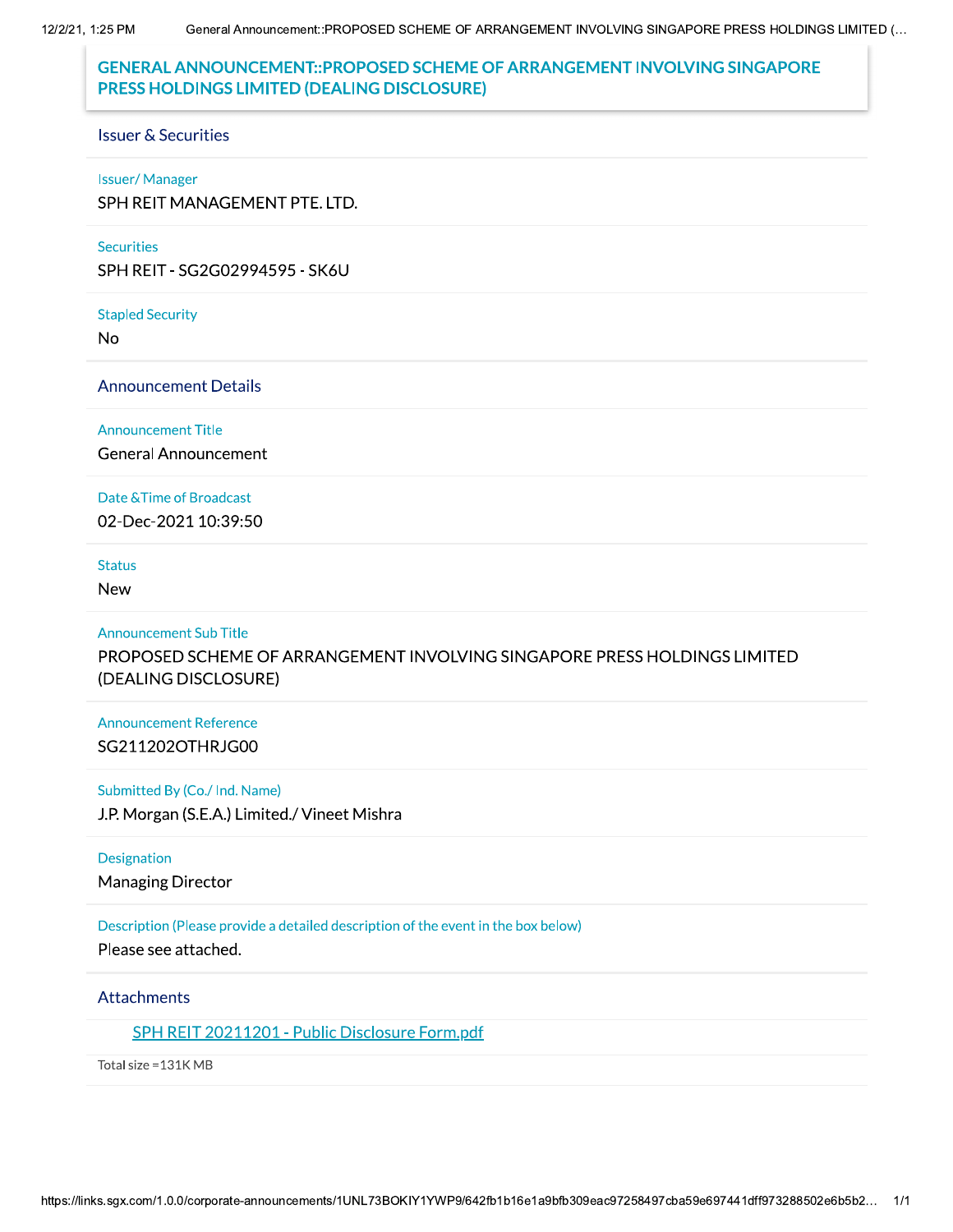## **PROPOSED ACQUISITION OF SINGAPORE PRESS HOLDINGS BY WAY OF A SCHEME OF ARRANGEMENT**

## **DEALINGS DISCLOSURE**

## **1. INTRODUCTION**

J. P. Morgan (S.E.A.) Limited ("**JPMSEAL**") refers to the proposed scheme of arrangement (the "**Scheme**") to be undertaken by Singapore Press Holdings Limited (the "**Company**") and Keppel Pegasus Pte. Ltd. (the "**Offeror**") (which is a wholly-owned subsidiary of Keppel Corporation Limited ("**KCL**")) pursuant to Section 210 of the Companies Act, Chapter 50 of Singapore, involving, inter alia, (i) the distribution of units in SPH REIT held by the Company to the shareholders of the Company on a pro-rata basis and (ii) the Offeror acquiring the entire share capital of the Company (other than those already owned, controlled or agreed to be acquired by the Offeror and its concert parties), the consideration for which include units in Keppel REIT, which was announced on 2 August 2021 (the "**Joint Announcement**").

As stated in the Joint Announcement, JPMSEAL is the financial adviser to the Offeror in respect of the Scheme.

All capitalised terms used and not defined herein shall have the same meanings given to them in the Joint Announcement.

## **2. DISCLOSURE OF DEALINGS**

Pursuant to Rule 12.1 of the Singapore Code on Take-overs and Mergers (the "**Code**") and the Practice Statement on the Exemption of Connected Fund Managers and Principal Traders under the Code, JPMSEAL wishes to announce the dealings by its associates in the relevant securities of SPH REIT on **01 December 2021**, details of which are set out in the Schedule hereto.

Issued by **J.P. Morgan (S.E.A.) Limited** 

02 December 2021 Singapore